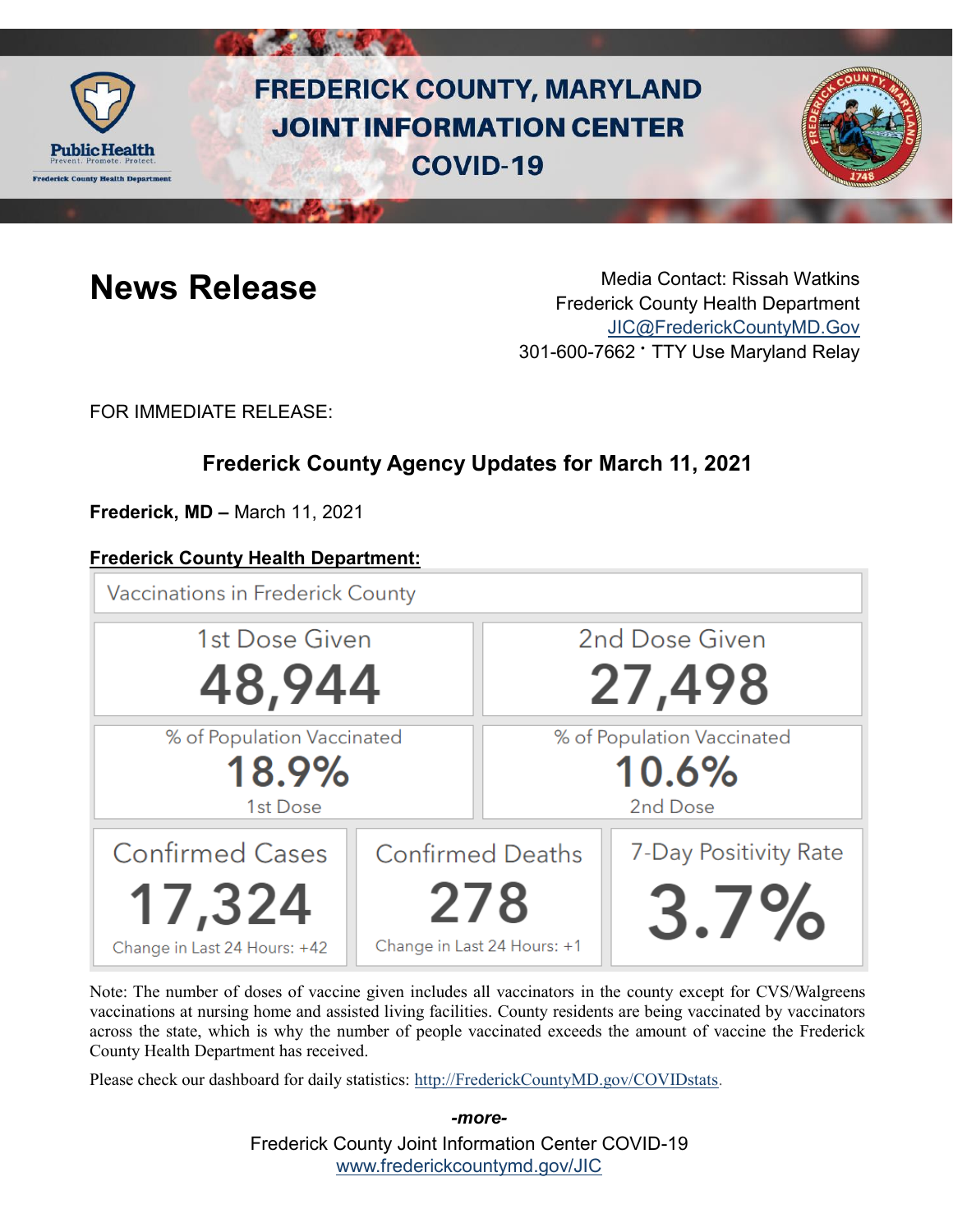

#### **Page 2/JIC**

## Update from the Frederick County Executive

Frederick County will align with the Governor's recent action to lift capacity limitations for certain businesses and activities. Businesses must continue to comply with all distancing, disinfecting and masking requirements. Restaurants must continue to space tables at least 6 feet apart, according to the Governor's Executive Order, which means many restaurants' capacity will still be limited. Diners must remain seated and cannot congregate. Most citizens will see no difference. Religious organizations, personal services, and indoor recreation establishments should continue to follow all directives and requirements for distancing, cleaning and disinfecting. Masks remain mandatory in all public spaces for people ages 5 and older.

The Frederick County Board of Health [regulations](https://health.frederickcountymd.gov/DocumentCenter/View/6431/Board-of-Health-Regulation-02-2020) that were enacted on Nov. 27, 2020, remain in place. Those regulations limit social gatherings, both inside and outside, to 25 people. Social gatherings include parties, cookouts, parades, celebrations, festivals, conventions and fundraisers, but do not include normal business operations. Wedding venues are limited to 50% and may not serve food in a buffet format. Fitness centers, health clubs, gyms, aquatic centers, and self-defense schools to 25% capacity. A majority vote of the Board of Health is needed to lift these limitations.

See [press release](https://www.frederickcountymd.gov/DocumentCenter/View/331241/Covid-update-031121) for more details.

### Frederick County Health Department Is Currently Vaccinating

Frederick County Health Department (FCHD) is vaccinating people who live or work in Frederick County in groups: 1A, 1B and people in 1C in the 65-74 age group, **now vaccinating people born in and before 1949.** Over a 700 educators will be vaccinated this week.

- Process for 65-74 Group: FCHD is currently working to vaccinate people born in or before 1949 who have pre-registered with us through our Vaccine Interest Form on our [website.](https://health.frederickcountymd.gov/629/COVID-19-Vaccine) Then we will offer appointments to people born in 1950, and so on down to people 65 years old.
- Process for Educators Group: This week, FCHD will hold one clinic for educators randomly selected from our Vaccine Interest Form list. Another clinic will be held for educators identified by their employers.

If you were born in 1949 or before, please call 301-600-7900 (English) or 301-600-7905 (Spanish) so that our Vaccination Appointment Line can help you schedule an appointment. It is open Monday – Friday, 8am to 5pm.

**Other vaccinators in the county may be vaccinating all eligible groups in 1A, 1B, and 1C. Please check [covidvax.maryland.gov](https://covidvax.maryland.gov/) to find a provider near you by zip code.**

*-more-*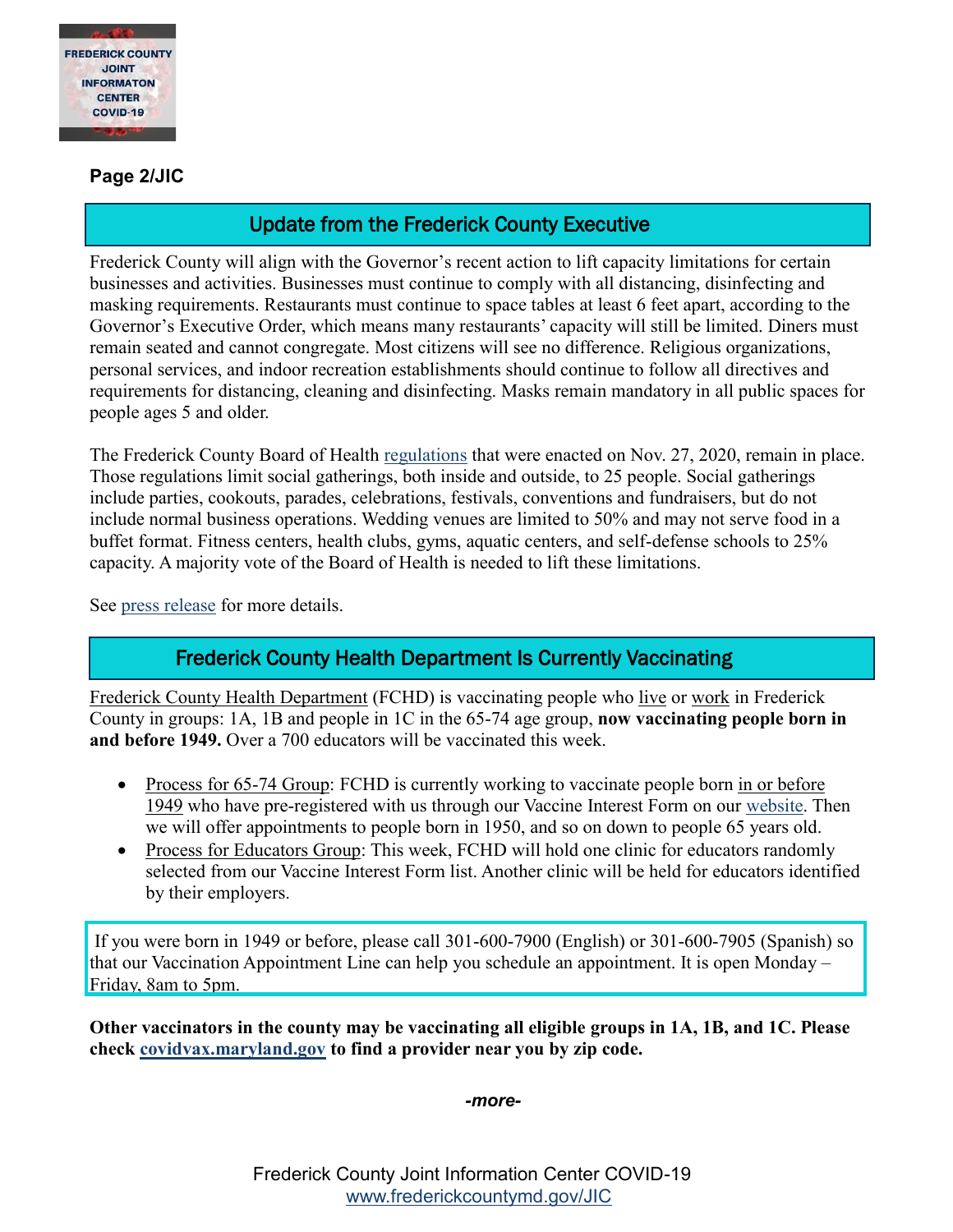

#### **Page 3/JIC**

# Update on COVID-19 Vaccine

**20,850** total 1st doses of COVID-19 vaccine received by Frederick County Health Department to date. **1,800** 1st doses of COVID-19 vaccine received by Frederick County Health Department this week.

Governor Hogan has directed state health officials to provide county leaders with four-week projections for vaccine allotments for their local health department clinics. **For the weeks 3/8/21 - 3/29/21, the Frederick County Health Department is expected to receive at least 1,800 doses each week of all Moderna vaccine.** This is the amount projected to be allocated to the Frederick County Health Department, but that could change based on what the federal administration provides Maryland.

Frederick County Health Department is required by the state to use our weekly vaccine allocation to:

- prioritize residents 65 years and older. We are currently vaccinating people born in or before 1949.
- use *at least* 100 doses per week to vaccinate Phase 1B educators. This includes all licensed daycare providers, public and non-public K-12 schools, and higher education.
- vaccinate at least one independent living facility/community a week
- vaccinate at least one congregate living facility for people with disabilities (IDD or BH) or a DDA-funded provider that serves individuals with intellectual and developmental disabilities (IDD) a week.

### Currently Eligible in Maryland

People in groups 1A, 1B, and 1C are currently eligible in Maryland, but there is not enough vaccine for everyone who is eligible. Once your group is eligible, it continues to stay eligible.

#### Current Process for Frederick County Health Department

Anyone who lives or works in Frederick County who is interested in getting COVID-19 vaccine should complete the Vaccine Interest Form in the blue box on our [Vaccine webpage.](https://health.frederickcountymd.gov/629/COVID-19-Vaccine)

- o **It may be several days, weeks, or longer until you are contacted since it depends on vaccine availability. You only need to complete the form once.**
- o We will contact people who have registered on this form by priority group as we receive more vaccine.
- $\circ$  If you have already scheduled or received your 1<sup>st</sup> dose of vaccine, please [click this link](https://forms.office.com/Pages/ResponsePage.aspx?id=LTTGSAY4Q0id7GpAsbuHNwWNYN1Yz5tBp0XTFg0s7vVUQzg2UFZYWVEzOThNVUtWRkpYSjNOUlBSUCQlQCN0PWcu) to unsubscribe from the list.

If you have complete our Vaccine Interest Form, you should get an automatic confirmation email when you submit. We will also send out updates of our progress periodically so that you know you are still on our list. Those updates are sent through our notification system, Everbridge.

#### *-more-*

Frederick County Joint Information Center COVID-19 [www.frederickcountymd.gov/JIC](https://frederickcountymd.gov/JIC)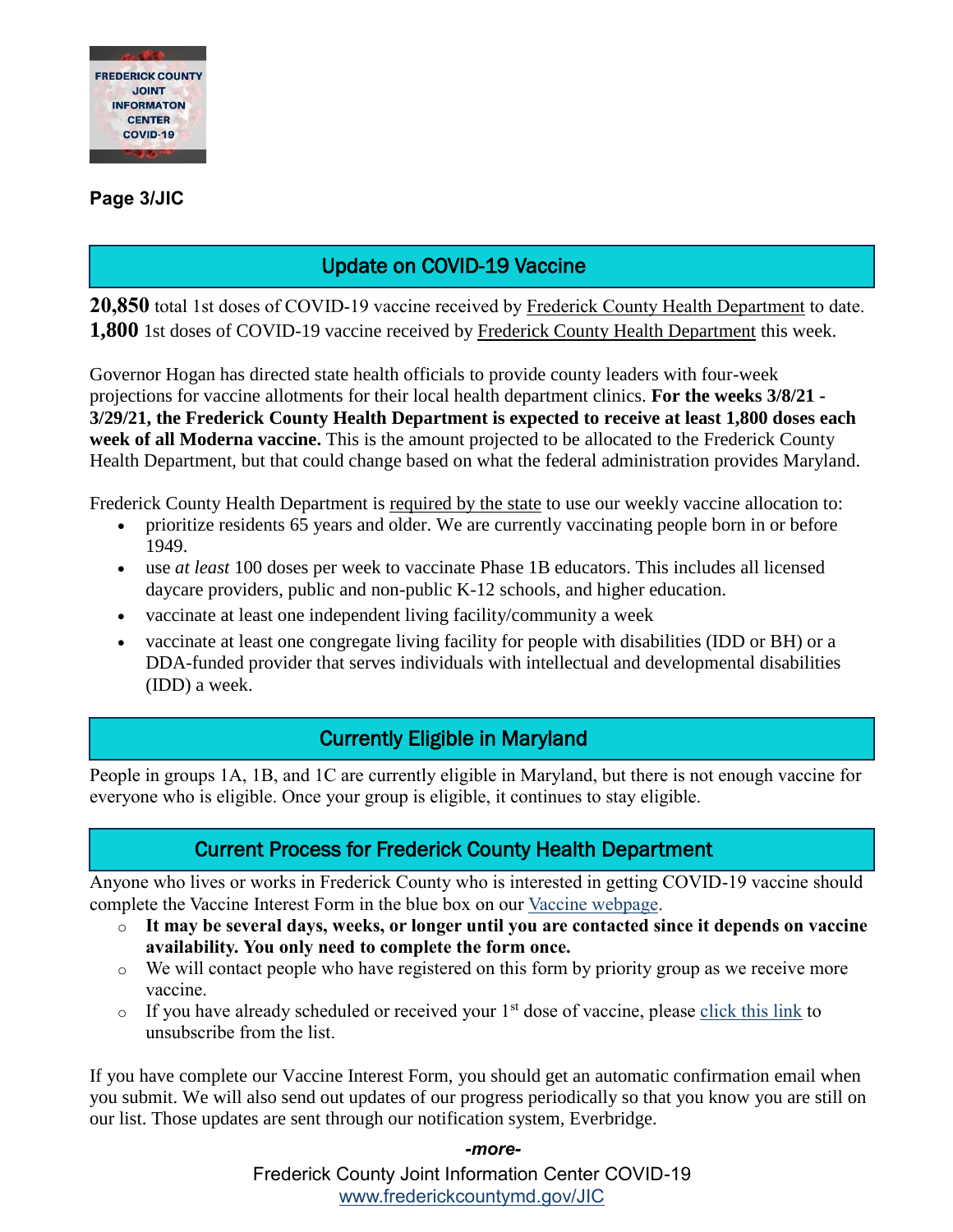

#### **Page 4/JIC**

You may receive a text, pre-recorded phone call, or email from this system. We understand many people are concerned with whether information they receive about the COVID-19 vaccine is from a legitimate source. The following information is provided to help you identify when information is coming from the Frederick County Health Department via the Everbridge  $2.40 - 4$ 管辖美国国家 mass notification system.

#### **Phone Calls:**

Most information will be sent by email or text message. When phone calls are used, they will begin by stating "This is a message from the Frederick County Health Department. Please listen carefully to the following information."

#### **Text Messages:**

Text messages with come from the number 88911. The message will usually be shortened with a link to read the entire message. When you click on the link a browser page will open to show you the entire message. Examples of a text message are shown to the right:

Frederick County, MD Vaccine Update Frederick County is currently vaccinating peop... https://evb .gg/n#15aaaaqxzl/06GgX5X2  $\alpha$ r

Reply with YES to confirm receipt.



#### **Emails:**

Emails will state they are from the Frederick County Health Department with an email address of [noreply@everbridge.net.](mailto:noreply@everbridge.net) Here is an example of an email:

|                                                          | May, Rebekah | Wed 3/10/2021 2:29 PM<br>Frederick County Health Department <noreply@everbridge.net><br/>Frederick County, MD Vaccine Update</noreply@everbridge.net>                                                                                                                                                                                                                                                                                                                                                                                                                                                                                            |
|----------------------------------------------------------|--------------|--------------------------------------------------------------------------------------------------------------------------------------------------------------------------------------------------------------------------------------------------------------------------------------------------------------------------------------------------------------------------------------------------------------------------------------------------------------------------------------------------------------------------------------------------------------------------------------------------------------------------------------------------|
| Please click here to acknowledge receipt of this message |              |                                                                                                                                                                                                                                                                                                                                                                                                                                                                                                                                                                                                                                                  |
|                                                          |              | Thank you for completing the Frederick County Vaccination Interest Form!                                                                                                                                                                                                                                                                                                                                                                                                                                                                                                                                                                         |
|                                                          |              | If you have already scheduled or received your 1st dose of vaccine, please unsubscribe from these emails by clicking this link Unsubscribe from Frederick County COVID-1                                                                                                                                                                                                                                                                                                                                                                                                                                                                         |
|                                                          |              | Frederick County Health Department (FCHD) is now vaccinating people in <b>1A and 1B</b> who live or work in Frederick County and is prioritizing<br>addition to a minimum of 100 educators each week, according to a directive from the Maryland Department of Health. As we clear the list of<br>move on to the list of persons who were born in 1950 and continue moving on to each younger age down to age 65. For the most up to date<br>visit www.FrederickCountyMD.gov/covidvaccine. If you know someone who was born in 1949 or before without internet access, please enco<br>600-7905 (Spanish) for vaccination appointment assistance. |
|                                                          |              | Appointments are required for vaccination in our clinics. We do not accept walk-ins.                                                                                                                                                                                                                                                                                                                                                                                                                                                                                                                                                             |

#### *-more-*

Frederick County Joint Information Center COVID-19 [www.frederickcountymd.gov/JIC](https://frederickcountymd.gov/JIC)